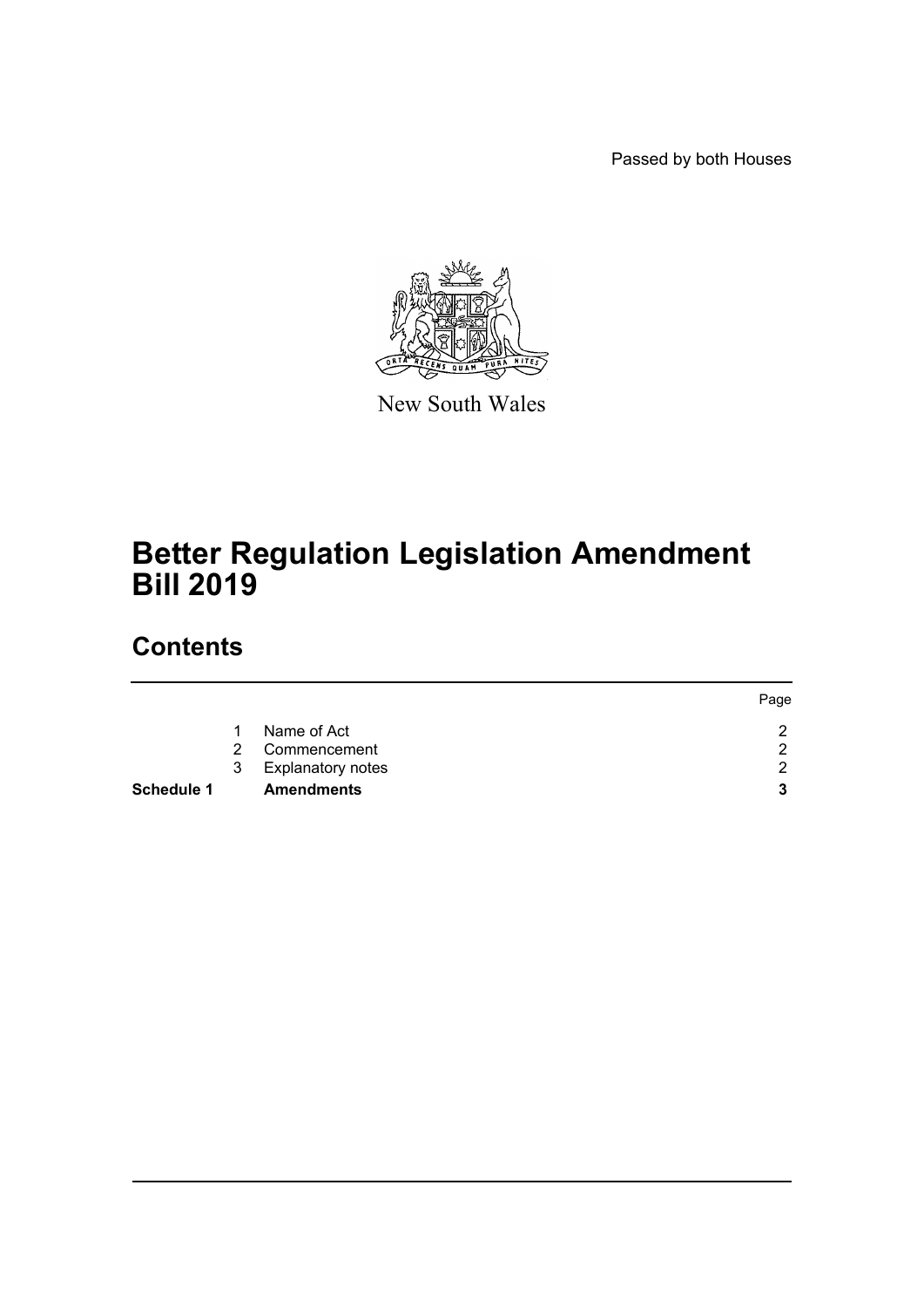*I certify that this PUBLIC BILL, which originated in the LEGISLATIVE COUNCIL, has finally passed the LEGISLATIVE COUNCIL and the LEGISLATIVE ASSEMBLY of NEW SOUTH WALES.*

*Legislative Council 2019* *Clerk of the Parliaments*



New South Wales

# **Better Regulation Legislation Amendment Bill 2019**

Act No , 2019

An Act to amend various Acts and Regulations administered by the Minister for Better Regulation and Innovation; and other related matters.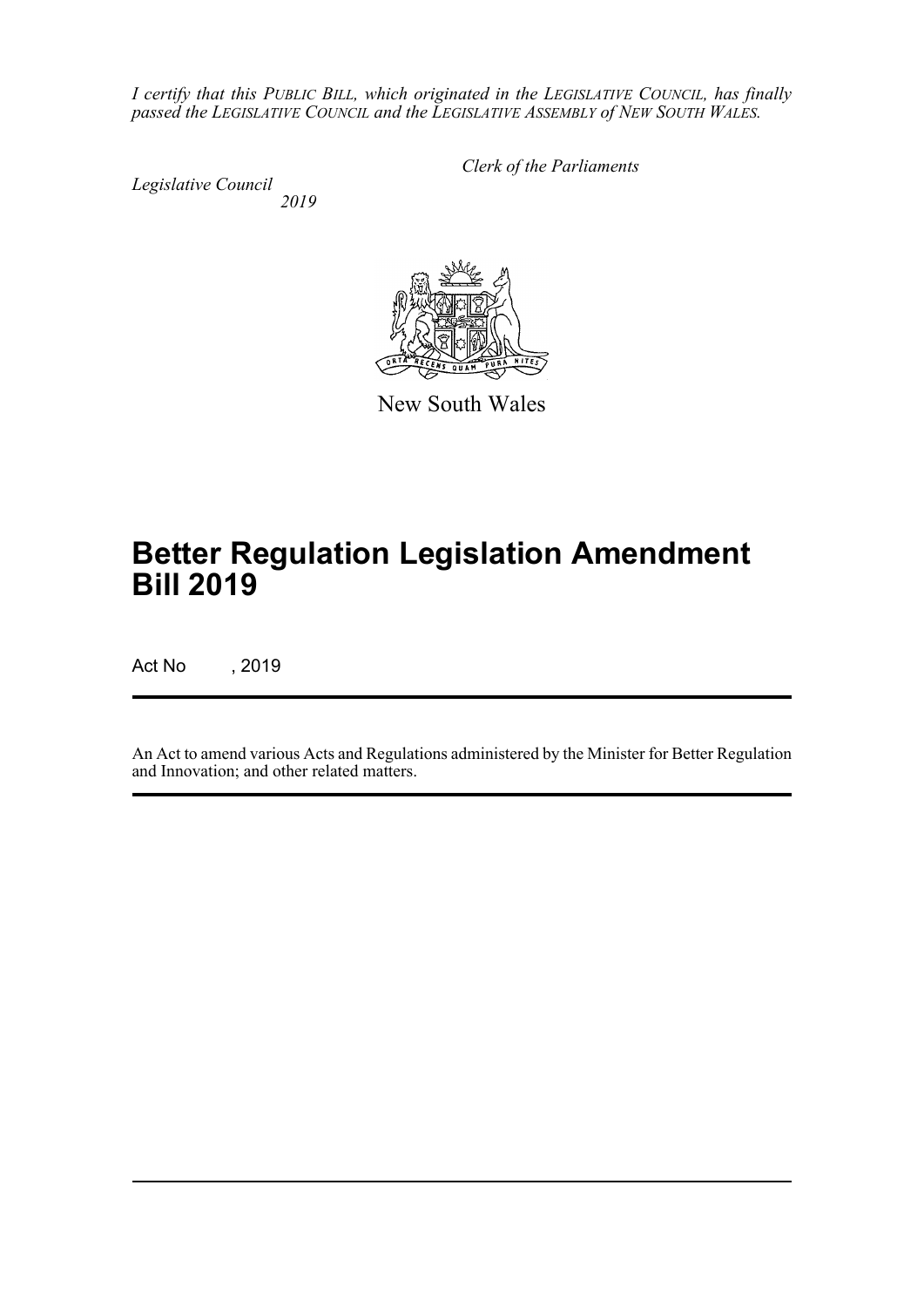Better Regulation Legislation Amendment Bill 2019 [NSW]

## <span id="page-2-0"></span>**The Legislature of New South Wales enacts—**

#### **1 Name of Act**

This Act is the *Better Regulation Legislation Amendment Act 2019*.

# <span id="page-2-1"></span>**2 Commencement**

- (1) This Act commences on the date of assent to this Act, except as provided by this section.
- (2) Schedule 1.4, 1.8[3] and [4] and 1.10[1] and [9] commence on a day or days to be appointed by proclamation.
- (3) Schedule 1.8[1] and [2] commence on the commencement of Schedule 2.12 to the *Fair Trading Legislation Amendment (Reform) Act 2018*.

# <span id="page-2-2"></span>**3 Explanatory notes**

The matter appearing under the heading "Explanatory note" in Schedule 1 does not form part of this Act.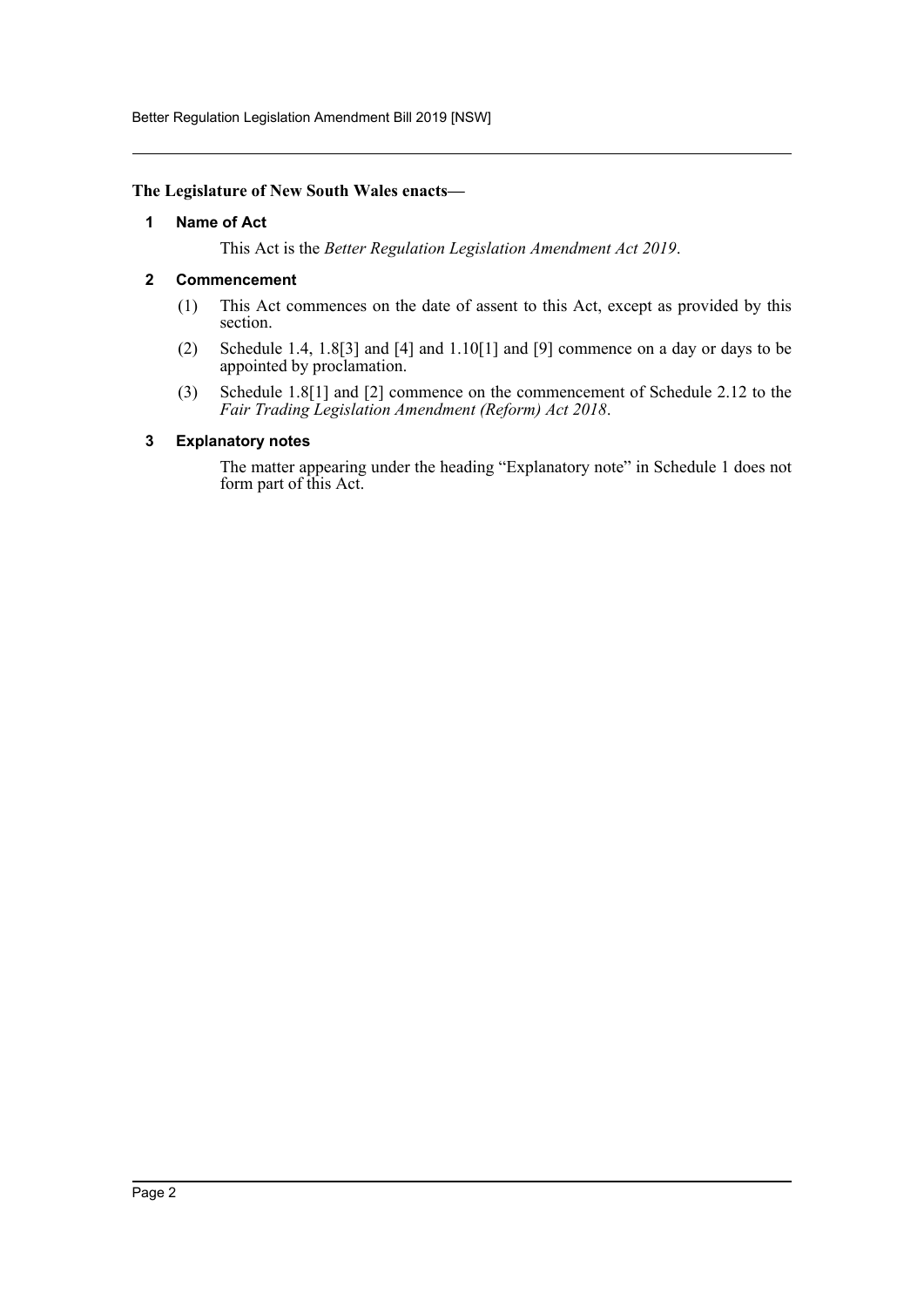# <span id="page-3-0"></span>**Schedule 1 Amendments**

# **1.1 Building and Construction Industry Security of Payment Act 1999 No 46**

# **Section 12A Trust account requirements for retention money**

Omit "200 penalty units" from section 12A(4). Insert instead "1,000 penalty units".

#### **Explanatory note**

The proposed amendment increases the maximum penalty that may be imposed by the regulations in respect of a failure to comply with trust account requirements for retention money.

# **1.2 Building and Development Certifiers Act 2018 No 63**

# **[1] Section 4 Definitions**

Omit "Department of Finance, Services and Innovation" wherever occurring in the definitions of *Department* and *Secretary*.

Insert instead "Department of Customer Service".

# **[2] Sections 89(3), 91(1), 93(3) and 107(3)**

Omit "registration" wherever occurring.

# **[3] Section 111 Disclosure and misuse of information**

Omit "any registration" from section 111(1)(c). Insert instead "those".

# **[4] Section 120 Regulations**

Omit "courses of training" from section 120(2)(a). Insert instead "training".

# **[5] Section 120(2A)**

Insert after section 120(2)—

(2A) Without limiting subsection (2)(a), the regulations may authorise the approval of training and persons under that paragraph to be done by order of the Secretary published in the Gazette.

#### **Explanatory note**

Item [1] of the proposed amendments updates a reference to a renamed Department.

Items [2] and [3] are statute law amendments that remove redundant references to registration from the *Building and Development Certifiers Act 2018*.

Item [4] removes a reference to "courses of training" and replaces it with "training" to make it clear that short sessions of training can be approved.

Item [5] permits the regulations under that Act to authorise the Commissioner for Fair Trading to approve, by order published in the Gazette, the following for the purposes of that Act—

- (a) training,
- (b) persons to conduct training,
- (c) persons to assess persons undergoing training.

# **1.3 Building Professionals Act 2005 No 115**

# **Section 46 Investigation of accredited certifiers and building professionals**

Omit "in his, her or its capacity as a certifying authority" from section  $46(1)(a)$ .

Insert instead "when carrying out certification work other than on behalf of an accredited body corporate or a council".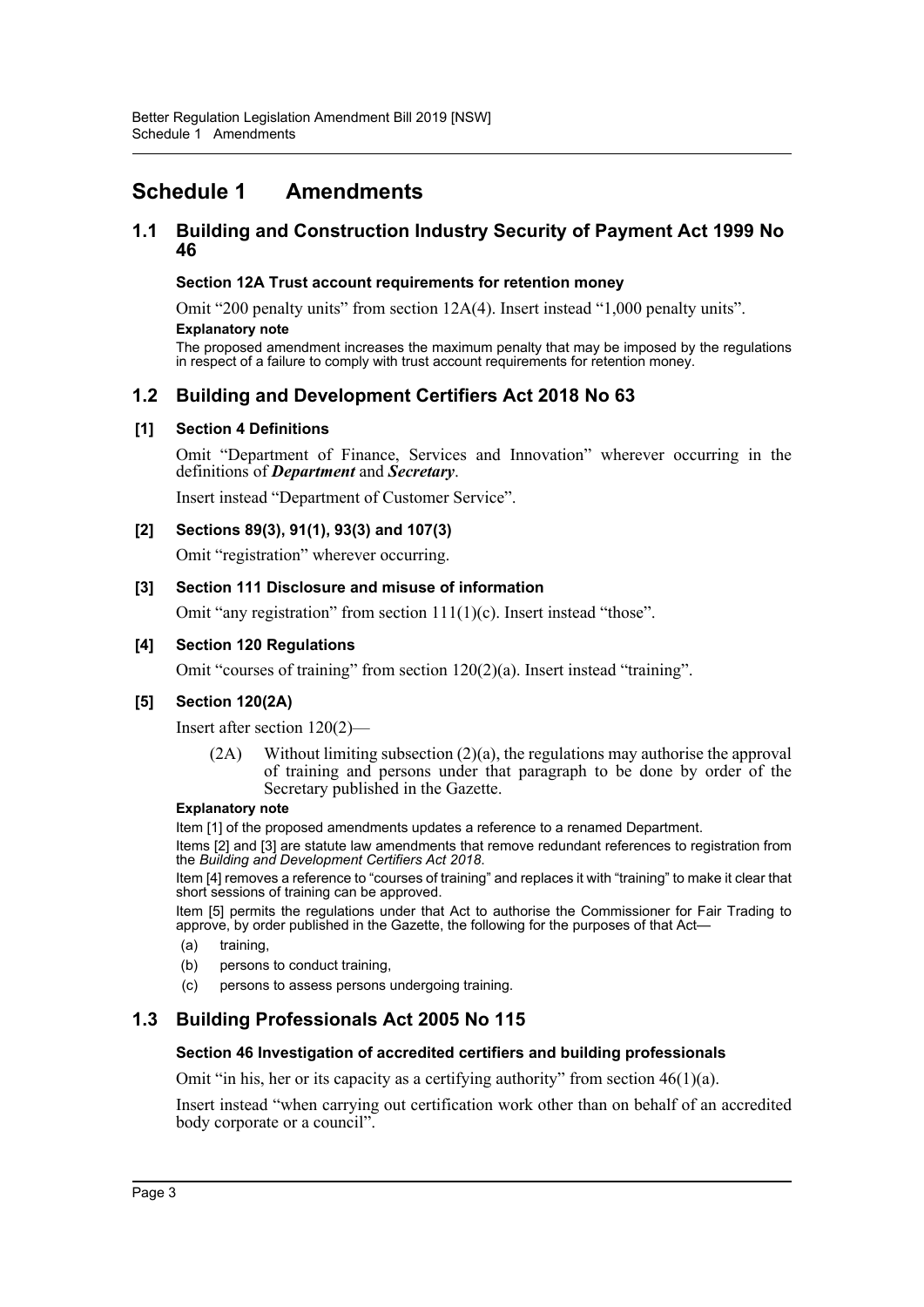#### **Explanatory note**

The proposed amendment authorises the Building Professionals Board to investigate the work and activities of accredited certifiers when they are carrying out all types of certification work, including swimming pool certification work. Currently, investigations may only be carried out when accredited certifiers are carrying out work and activities in their capacity as a certifying authority.

# **1.4 Charitable Fundraising Act 1991 No 69**

#### **[1] Section 15 Application to nominate registered office**

Omit "in New South Wales" wherever occurring.

#### **[2] Section 55 Regulations**

Insert after section 55(2)—

(3) Without limiting subsection (1), the regulations may impose requirements with respect to registered offices (including requirements with respect to the location of registered offices).

#### **Explanatory note**

Item [1] of the proposed amendments removes a requirement for the registered office of an applicant for an authority to conduct a fundraising appeal to be an address in New South Wales. Item [2] permits the regulations to impose requirements with respect to registered offices.

# **1.5 Community Gaming Act 2018 No 60**

# **[1] Section 3 Objects of Act**

Insert "social," after "charitable," in section 3(1)(a).

## **[2] Section 10 Permitted gaming activities**

Insert ", social" after "charitable" in the note to section 10(1).

#### **Explanatory note**

Item [1] of the proposed amendments clarifies the stated objects of the *Community Gaming Act 2018* to recognise that some permitted gaming activities under that Act will be conducted for social purposes. Item [2] makes a consequential amendment.

# **1.6 Fair Trading Legislation Amendment (Reform) Act 2018 No 65**

# **[1] Schedule 2 Amendments relating to 1, 3 and 5 year terms and restorations**

Omit "or certificate of registration" wherever occurring in Schedule 2.12[3] and [4].

# **[2] Schedule 2.12[3]**

Omit "or certificate" where secondly and thirdly occurring in proposed section 25(3).

# **[3] Schedule 2.12[3]**

Omit "or certificate" wherever occurring in proposed section  $25A(1)(a)$  and (b).

# **[4] Schedule 2.12[4A]**

Insert after Schedule 2.12[4]—

# **[4A] Sections 26A and 26B**

Insert after section 26—

# **26A Duration of certificate of registration**

(1) The term of duration for a certificate of registration is 4 years.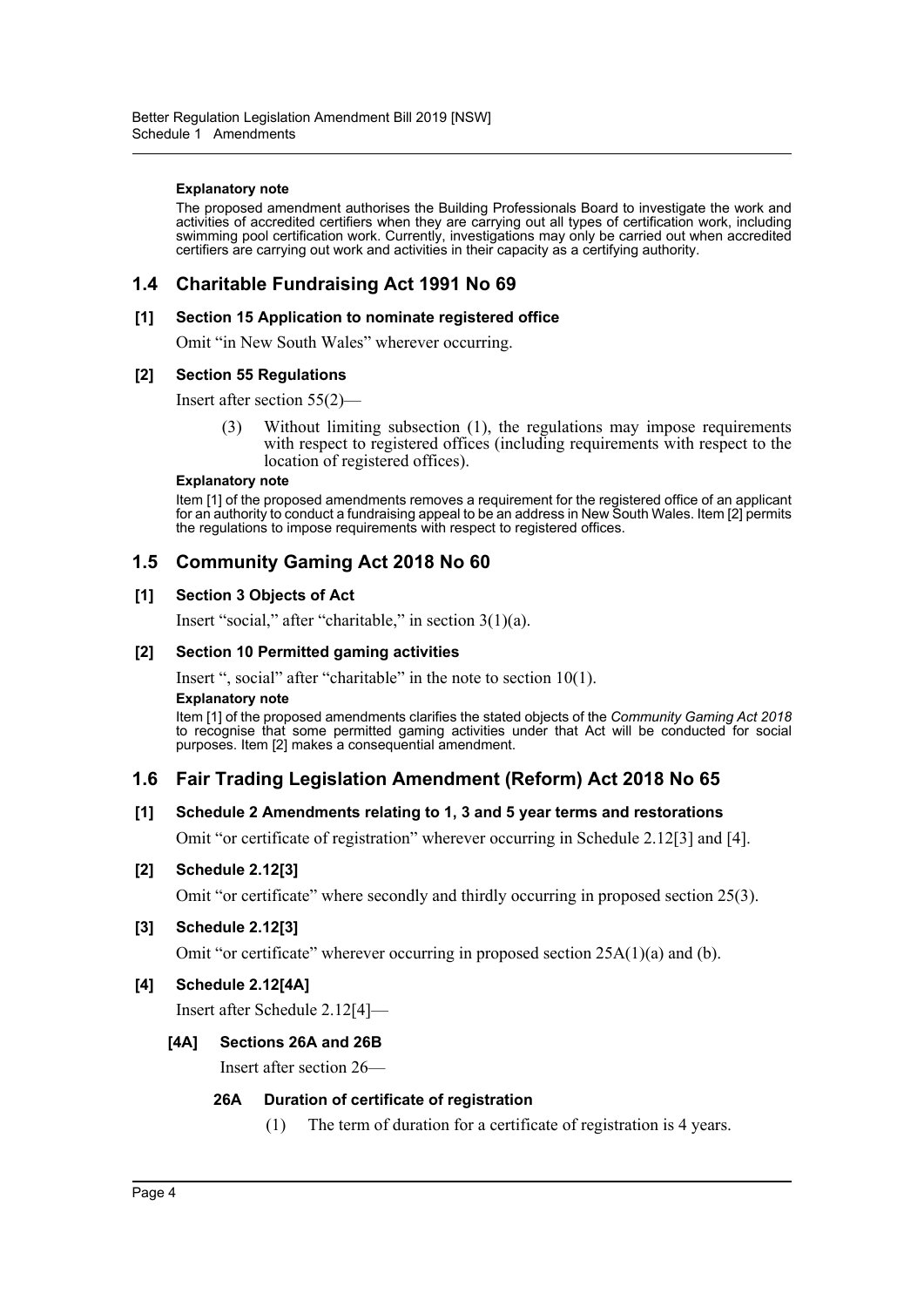- (2) The Secretary may grant a certificate of registration for a term longer than 4 years if the Secretary is satisfied that exceptional circumstances exist, being exceptional circumstances prescribed by the regulations.
- (3) The suspension of a certificate of registration does not affect the term of the certificate.

# **26B Time period for application for further certificate of registration**

- (1) An application for a certificate of registration may not be made within 1 year of the expiry or cancellation of a certificate of registration previously held by the applicant.
- (2) A certificate of registration may not be renewed or restored.

# **[5] Schedule 2.12[6]**

Insert after Schedule 2.12[5]—

# **[6] Schedule 1 Savings and transitional provisions**

Insert at the end of the Schedule, with appropriate Part and clause numbering—

# **Part Provisions consequent on enactment of Fair Trading Legislation Amendment (Reform) Act 2018**

# **Definitions**

In this Part—

*amending Act* means the *Fair Trading Legislation Amendment (Reform) Act 2018*.

*commencement day* means the day on which Schedule 2.12 to the amending Act commences.

# **Existing certificates of registration**

- (1) Subject to subclause (3), section 26A does not affect the term of a certificate of registration granted under this Act and in force immediately before the commencement day (an *existing certificate*).
- (2) Despite section 26B(2), an application for the renewal of an existing certificate may be made within 6 weeks before the certificate expires and, if renewed, the certificate is no longer an existing certificate for the purposes of this clause.
- (3) A certificate of registration as an assistant stock and station agent subject to a condition limiting the holder to activities relating to livestock that was in force immediately before the commencement day is taken to be a licence granted under this Act for the purposes of sections 25, 25A and 26(6) (as inserted by the amending Act) only.
- (4) Subclause (3) ceases to apply to a certificate of registration if the certificate is cancelled, surrendered or not restored following its expiry.

#### **Explanatory note**

The proposed amendments amend uncommenced provisions in the *Fair Trading Legislation Amendment (Reform) Act 2018* which amend the *Property, Stock and Business Agents Act 2002*. Item [4] provides for 4 year terms for certificates of registration granted under the *Property, Stock and Business Agents Act 2002*. It also provides that certificates of registration cannot be restored or renewed. Item [5] provides for exceptions to the new provisions in respect of existing certificates of registration generally and a subset of existing certificates of registration as a stock and station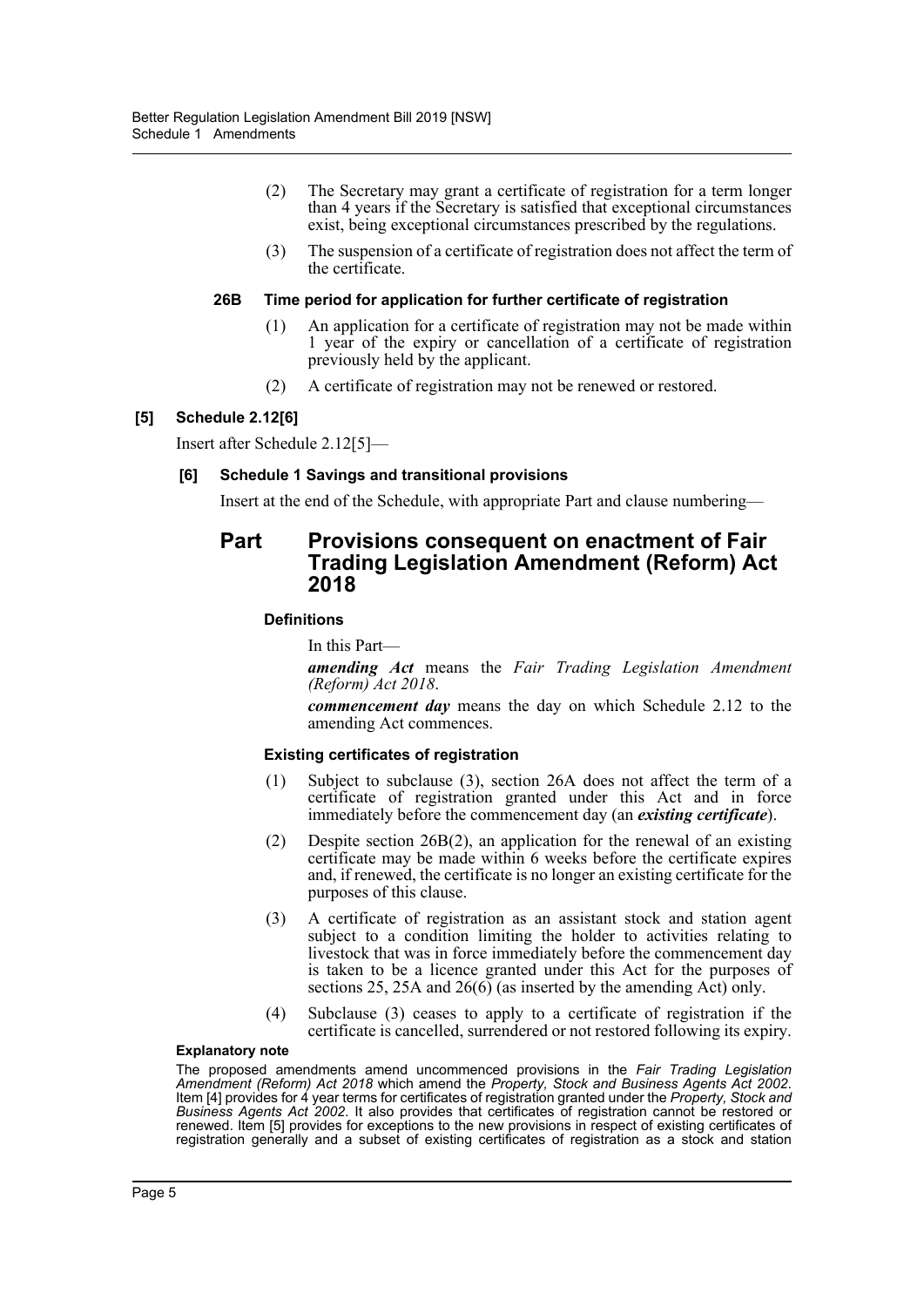salesperson (taken to be certificates of registration as an assistant stock and station agent on the commencement of the *Property, Stock and Business Agents Amendment (Property Industry Reform) Act 2018*).

Items [1]–[3] are consequential amendments.

# **1.7 Harness Racing Act 2009 No 20**

# **Section 6 Membership**

Omit "8 years" from section 6(4). Insert instead "10 years".

#### **Explanatory note**

The proposed amendment to the *Harness Racing Act 2009* will allow appointed members of Harness Racing New South Wales to hold office for no more than a total of 10 years. This is an increase from 8 years.

# **1.8 Property, Stock and Business Agents Act 2002 No 66**

#### **[1] Section 17 Application to licences of Licensing and Registration (Uniform Procedures) Act 2002**

Insert "in respect of a licence—" before "the references to" in section 17(3)(d).

# **[2] Section 17(3)(d1)**

Insert after section 17(3)(d)—

(d1) section 9 of that Act does not have effect in respect of a certificate of registration, and

# **[3] Section 20 Conditions—general**

Insert at the end of the section—

(2) A licence or certificate of registration is subject to the condition that the holder must comply with any continuing professional development requirements issued and notified to the holder by the Secretary from time to time.

# **[4] Section 86 Trust money to be paid into trust account**

Insert after section 86(6)—

(7) A licensee must also comply with any additional requirements relating to trust accounts prescribed by the regulations.

#### **Explanatory note**

Item [3] of the proposed amendments makes it a condition of all licences and certificates of registration that the holder complies with continuing professional development requirements determined by the Secretary.

Item [4] enables the regulations under the *Property, Stock and Business Agents Act 2002* to prescribe additional requirements relating to trust accounts in which money received by a licensee (in connection with the licensee's business as a licensee) for or on behalf of any person is to be held until it is paid to the person or disbursed as the person directs.

Items [1] and [2] are consequent on proposed amendments to the *Fair Trading Legislation Amendment (Reform) Act 2018* in this Schedule.

# **1.9 Property, Stock and Business Agents Amendment (Property Industry Reform) Act 2018 No 5**

**Schedule 1 Amendment of Property, Stock and Business Agents Act 2002 No 66**

Omit Schedule 1[29].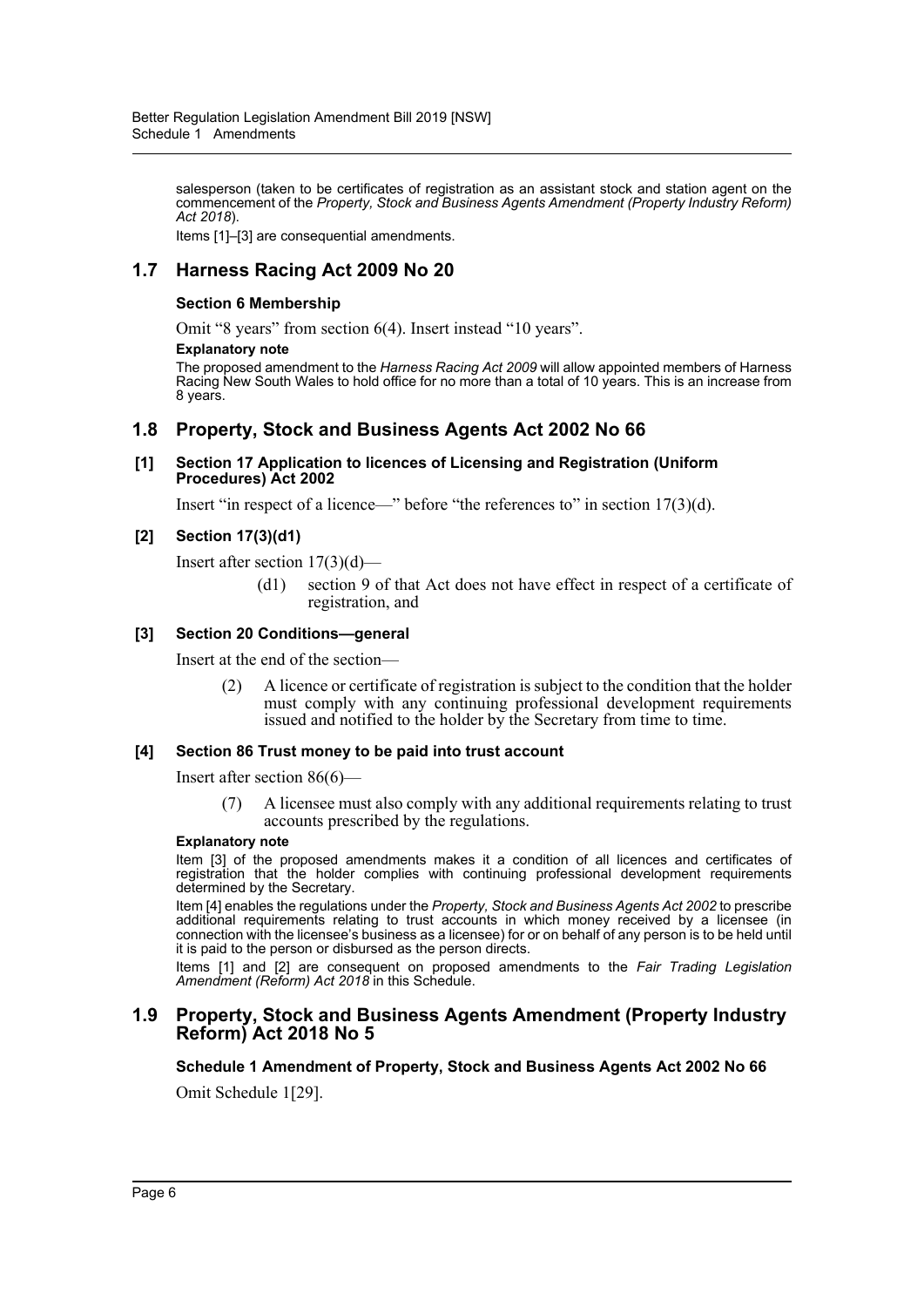## **Explanatory note**

The proposed amendment is consequent on proposed amendments to the *Fair Trading Legislation Amendment (Reform) Act 2018* in this Schedule.

# **1.10 Residential Tenancies Act 2010 No 42**

# **[1] Section 8 Agreements to which Act does not apply**

Insert after section 8(1)(ba)—

(bb) short-term rental accommodation arrangements, within the meaning of section 54A of the *Fair Trading Act 1987*, under which the person given the right to occupy the residential premises to which the arrangement relates does not occupy the premises as the person's principal place of residence,

# **[2] Section 38 Utility charges payable by tenant**

Insert after section 38(1)—

(1A) The regulations may exempt a tenant, or class of tenants, in specified circumstances, from the requirement to pay a charge under this section.

# **[3] Section 40 Payment of rates, taxes and certain utility charges by landlord**

Insert after section  $40(1)$ —

(1A) The regulations may exempt a landlord, or class of landlords, in specified circumstances, from the requirement to pay a charge under this section.

# **[4] Section 54 Liability of tenant for actions of others**

Omit "section 105B)" from section 54(1B). Insert instead "section 105A)".

# **[5] Section 54A**

Insert after section 54—

#### **54A Limit on liability of tenant for actions of other tenants occurring during domestic violence offences**

- (1) A tenant (the *exempted tenant*) is not responsible to the landlord for any act or omission by a co-tenant that is a breach of the residential tenancy agreement if—
	- (a) the act or omission—
		- (i) constitutes or resulted in damage to the residential premises, and
		- (ii) occurred during the commission of a domestic violence offence, and
	- (b) the exempted tenant is—
		- (i) the victim of the domestic violence offence, or
		- (ii) an exempted co-tenant.

# (2) In this section—

*exempted co-tenant* means a person who—

- (a) is a tenant under the same residential tenancy agreement as the tenant who is the victim of the domestic violence offence, and
- (b) is not a relevant domestic violence offender (within the meaning of Division 3A of Part 5) nominated in a document referred to in section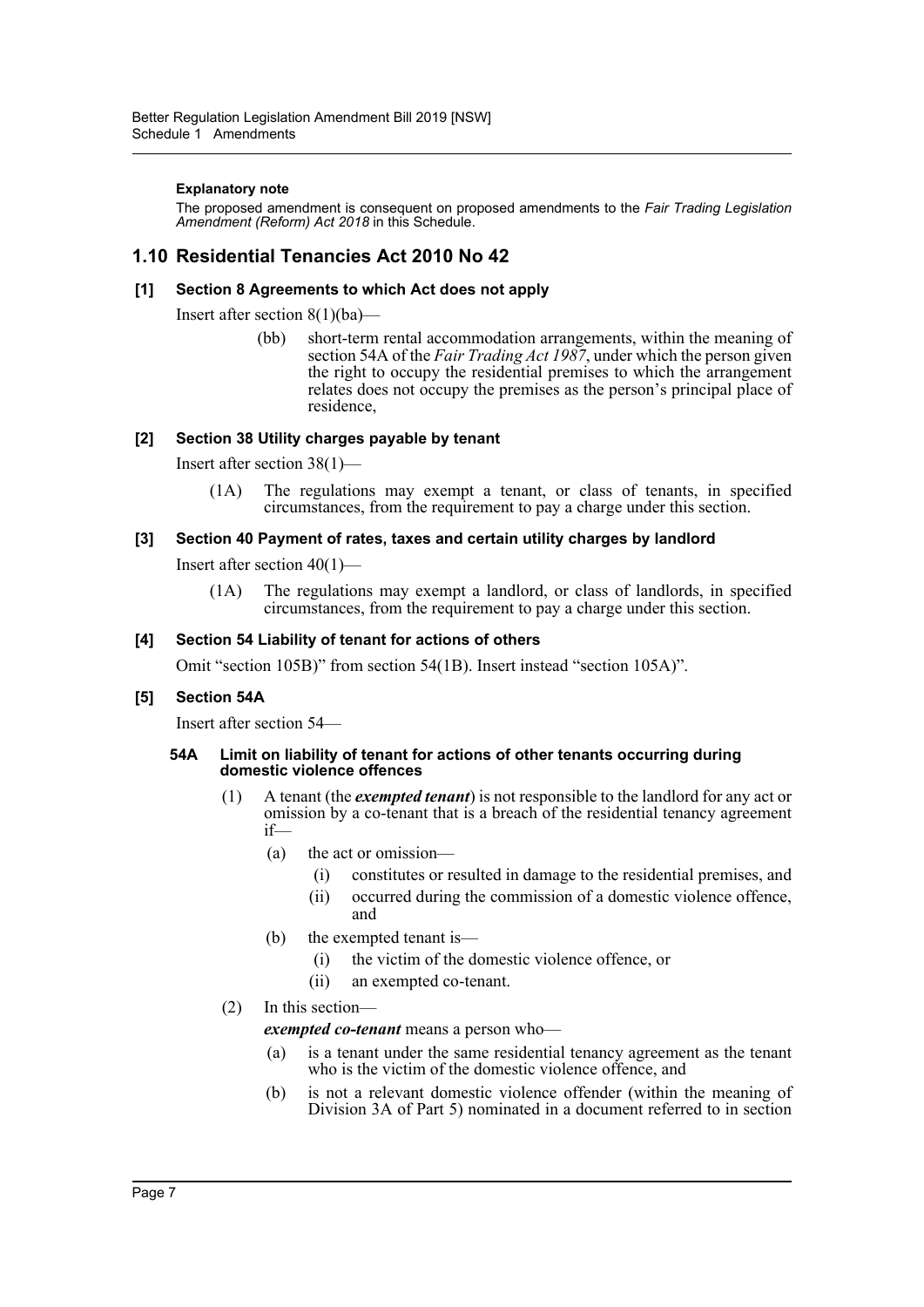105C(2) and annexed to a domestic violence termination notice (within the meaning of section 105A) for the residential tenancy agreement.

(3) This section is a term of every residential tenancy agreement.

## **[6] Section 55 Access generally by landlord to residential premises without consent**

Insert after section  $55(2)(c)$ —

(c1) to carry out, inspect or assess the need for repairs to, or replacement of, a smoke alarm installed at the residential premises if the tenant has been given notice in accordance with the regulations,

#### **[7] Section 105A Definitions**

Insert in alphabetical order—

*dependent child*, of a tenant, means an occupant (whether in permanent occupation or occupation from time to time) who is a child and is wholly or partly dependent for support on the tenant.

#### **[8] Section 105A**

Omit the definition of *domestic violence termination notice*. Insert instead—

*domestic violence termination notice* means a termination notice given by a tenant under section 105B(1).

#### **[9] Section 105A**

Omit the definition of *competent person*. Insert instead—

*competent person* means any of the following persons—

- (a) a health practitioner within the meaning of the *Health Practitioner Regulation National Law (NSW)* who is eligible for registration in a health profession under Division 1 or 2 of Part 7 of that Law,
- (b) a person registered as a social worker with the Australian Association of Social Workers,
- (c) an employee of a government agency that provides services relating to child welfare,
- (d) an employee of a non-government agency in receipt of government funding to provide services relating to—
	- (i) domestic violence or sexual assault, or
	- (ii) refuge or emergency accommodation,
- (e) a person approved by the Commissioner of Victims Rights under the *Victims Rights and Support Act 2013* to provide approved counselling services for the purposes of that Act,
- (f) a person prescribed by the regulations.

# **[10] Section 105B Right of early termination**

Omit section 105B(1). Insert instead—

(1) A tenant may give a termination notice to the landlord and each co-tenant, if any, for a residential tenancy agreement if the tenant or a dependent child of the tenant is in circumstances of domestic violence.

# **[11] Section 105B(2)(a)**

Omit "or co-tenant of, or dependent child in".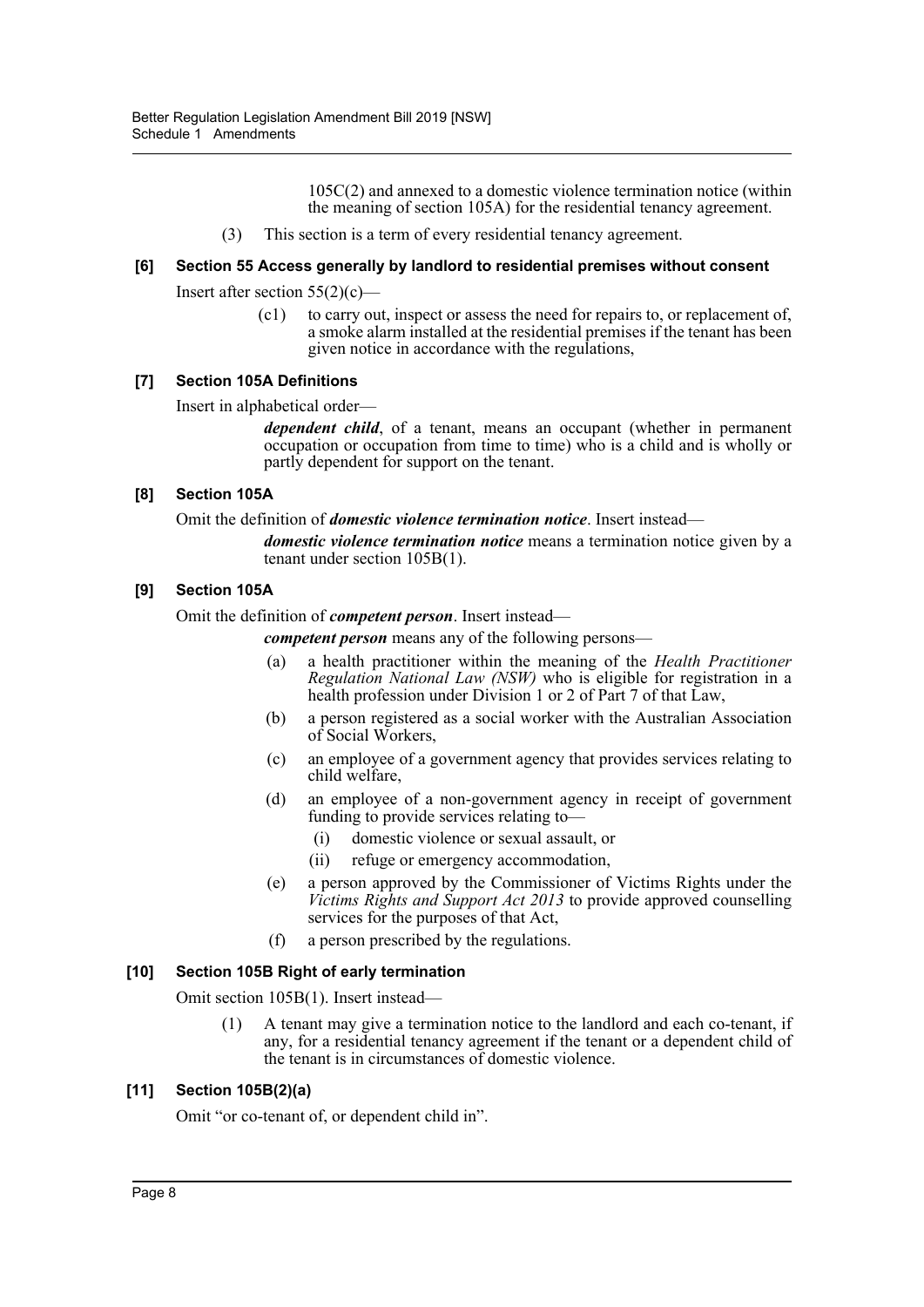Insert instead "of, or a dependent child of a tenant of".

## **[12] Section 105C Domestic violence termination notice**

Insert after section 105C(2)—

(2A) A competent person is authorised to collect, hold, use and disclose personal information about a relevant domestic violence offender that the competent person requires for the purposes of making a declaration under subsection  $(2)(d)$ .

#### **[13] Section 105H False or misleading information**

Insert at the end of the section—

(2) A person must not give a competent person information that the person knows, at the time of providing the information, is false or misleading in a material particular for the purposes of the competent person making a declaration under section  $105C(2)(d)$ .

Maximum penalty—100 penalty units or imprisonment for 2 years, or both.

#### **[14] Section 105I Review of this Division and other provisions**

Insert "54A," after "sections" in section 105I(2).

#### **[15] Section 105I, note**

Insert ", 54A" after "(1B)".

#### **Explanatory note**

Item [1] of the proposed amendments provides that the *Residential Tenancies Act 2010* does not apply to short-term rental accommodation arrangements, as defined in the *Fair Trading Act 1987* (as amended by the *Fair Trading Amendment (Short-term Rental Accommodation) Act 2018*), unless the person given the right to occupy the premises under the arrangement is occupying those premises as that person's principal place of residence.

Item [2] provides that the regulations may prescribe circumstances in which a tenant is not liable to pay particular utility charges.

Item [3] provides that the regulations may prescribe circumstances in which a landlord is not liable to pay particular charges.

Item [4] updates a cross-reference as a consequence of the proposed amendments in items [7] and [8].

Item [5] clarifies that a tenant who is the victim of a domestic violence offence, or an exempted co-tenant, is not responsible for damage caused by another tenant during the commission of the domestic violence offence.

Item [6] permits landlords to enter residential premises without consent to carry out, inspect or assess the need for repairs to, or replacement of, a smoke alarm if they have given notice of those activities to the tenant in accordance with the regulations.

Items [7] and [8] relocate definitions as a consequence of amendments in items [10] and [11].

Items [10] and [11] clarify that a tenant may give a termination notice to terminate the tenant's tenancy only if the tenant, or a dependent child of the tenant, is the victim of domestic violence or is the person for whose protection a DVO has been made or an injunction has been granted under the *Family Law Act 1975* of the Commonwealth.

Item [12] clarifies that a competent person may use personal information about a relevant domestic violence offender for the purposes of making a declaration to accompany a domestic violence termination notice.

Item [13] provides that it is an offence for a person to knowingly provide false or misleading information to a competent person for the purposes of the competent person making a declaration to accompany a domestic violence termination notice.

Item [14] extends the requirement under section 105I of the Act that the Minister review the operation of particular provisions, relating to termination of residential tenancy agreements in circumstances of domestic violence, within 3 years of the commencement of those provisions to proposed section 54A. Item [15] makes a consequential amendment.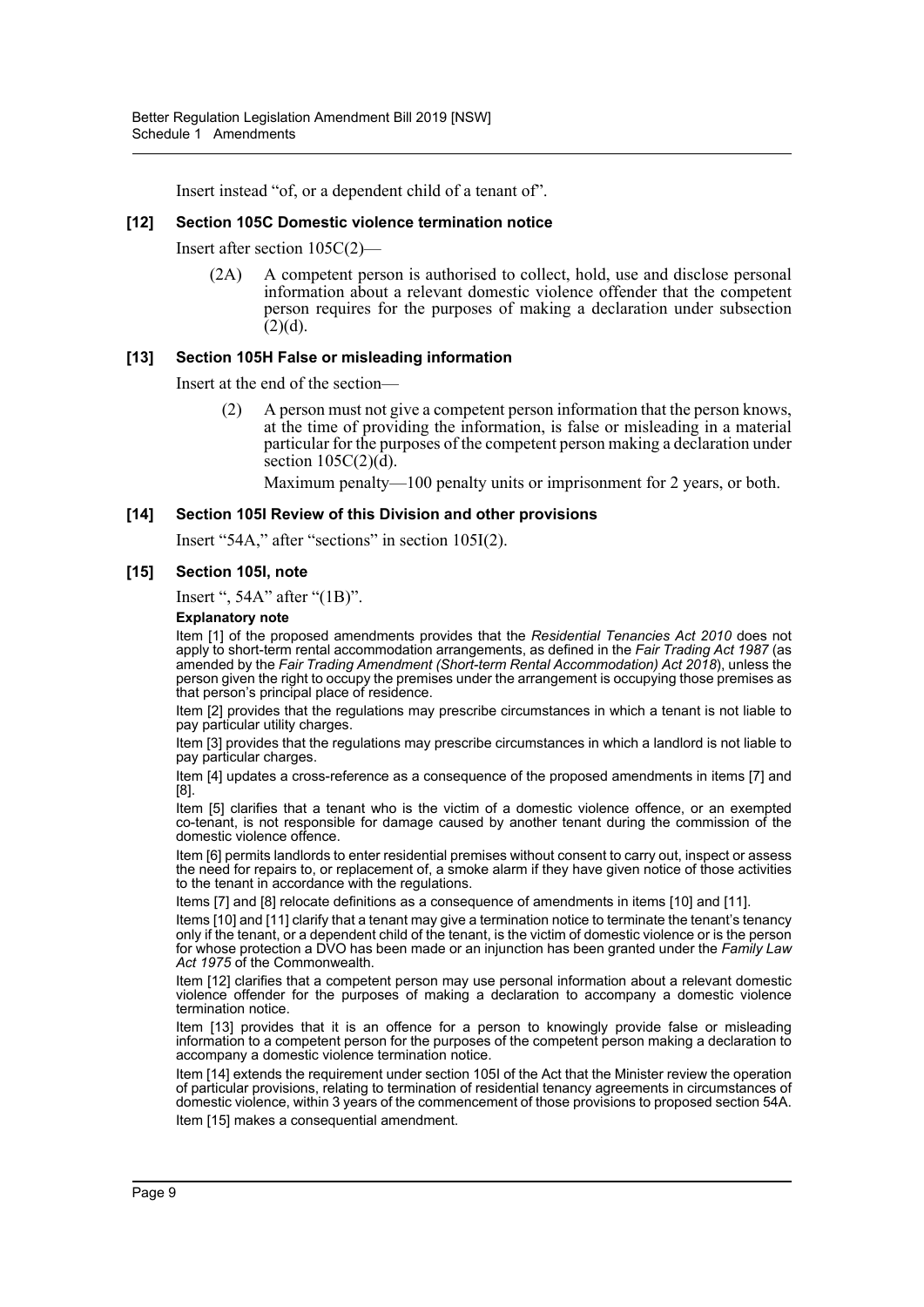# **1.11 Residential Tenancies Amendment (Review) Act 2018 No 58**

# **[1] Schedule 1 Amendment of Residential Tenancies Act 2010 No 42**

Omit proposed section 64A from Schedule 1[14]. Insert instead—

# **64A Carrying out repairs to smoke alarms as a matter of urgency**

- (1) A landlord must ensure that a smoke alarm installed in the residential premises is repaired or replaced in accordance with the regulations. Maximum penalty—20 penalty units.
- (2) Without limiting subsection (1), the regulations may prescribe the following—
	- (a) the circumstances in which a particular person, or class of persons, must repair or replace a smoke alarm,
	- (b) the circumstances in which a person, or class of persons, may repair or replace a smoke alarm,
	- (c) the time period within which the person must repair or replace a smoke alarm.
- (3) A tenant who repairs or replaces a smoke alarm installed in the residential premises under this section is entitled to reimbursement in accordance with the regulations.
- (4) This section is a term of every residential tenancy agreement.
- (5) In this section—

*repair* a smoke alarm includes maintaining the smoke alarm in working order by installing or replacing a battery in the smoke alarm. *smoke alarm* includes a heat alarm.

# **[2] Schedule 1[19]**

Omit the item. Insert instead—

# **[19] Section 66 Tenant must not make alterations to premises without consent**

Insert after section 66(2)—

- (2A) The regulations may make provision for or with respect to the following—
	- (a) the kinds of fixtures, or alterations, additions or renovations that are of a minor nature in relation to which it would be unreasonable for a landlord to withhold consent,
	- (b) the circumstances in which the giving of consent by the landlord to the fixture, alteration, addition or renovation may be conditional on the fixture only being installed, or the alteration, addition or renovation only being carried out, by a person appropriately qualified to install a fixture, or carry out alterations, additions or renovations, of that kind.

#### **Explanatory note**

Item [1] of the proposed amendments makes it clear that it is the landlord's obligation to ensure smoke alarms at residential premises are in working order.

- Item [1] also allows regulations to be made to specify the following matters—
- (a) the circumstances in which particular persons may or must repair or replace a smoke alarm,
- (b) the time period within which a person must repair or replace a smoke alarm.
- Item [1] also clarifies definitions for the purposes of the proposed section.
- Item [2] enables the regulations to provide for-